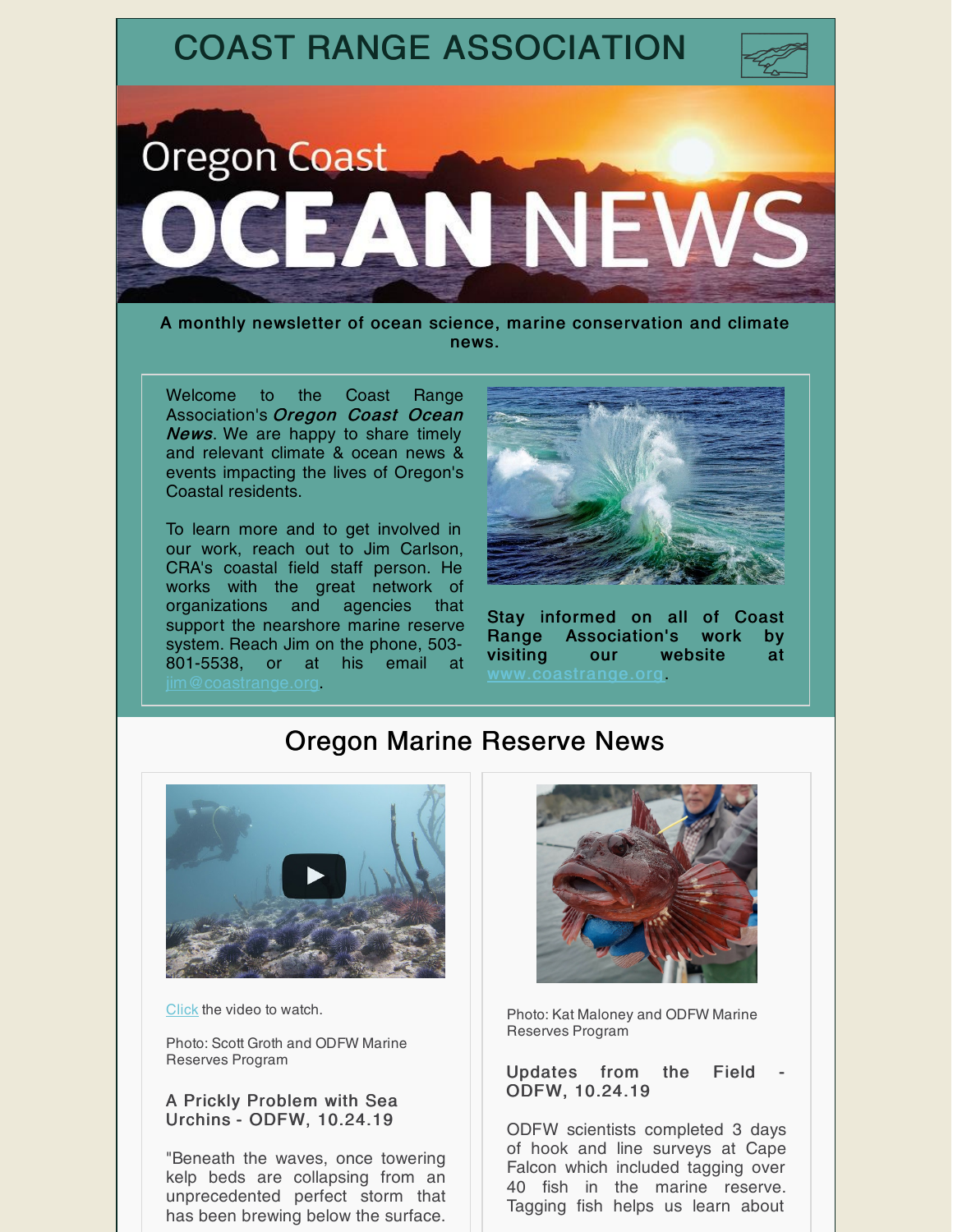First, a massive epidemic wiped out sea stars, then a marine heatwave and El Niño, and now an explosion of sea urchins. This means bad news for kelp. The combination of abnormally warm water and a huge number of sea urchins have taken a toll on once healthy kelp beds.

Oregon has seen a 10,000% increase in sea urchin populations in recent years. Long term monitoring programs, such as with ODFW's Marine Reserves Program, provide researchers valuable information to determine the differences between seasonal fluctuations versus more substantial, longer-lasting changes."

[Read](https://oregonmarinereserves.com/2019/10/24/urchins/) More

fish movement, growth and postrelease survival. ODFW scientists also collected Black Rockfish from outside the reserve for an OSU study on microplastics.

ODFW scientists completed 24 lander drops at Redfish Rocks Marine Reserve, and 5 lander drops at Otter Rock Marine Reserve.

ODFW scientists completed 14 SCUBA surveys at Redfish Rocks. They also collected some samples of algae at Otter Rock as part of an algal research project being conducted by Dr. Gayle Hansen.

ODFW scientists retrieved oceanographic equipment at Cascade Head and oceanographic sensors from Cape Falcon.

[Read](https://oregonmarinereserves.com/2019/10/23/updates-2/) More

## Ocean Issues News

#### ocean warming, sea level rise, acidification and other Oregon Coast climate change news

- Explanations of Neskowin Ghost Forest Wrong, Say Oregon Coast Geologists - Oregon Coast Beach Connection, 10.27.19
	- "Those inimitable and freaky stumps of mystery on the north Oregon coast: the ghost forests of Neskowin. They're a lively point of discussion and publicity for a number of reasons, mainly because they're largely the only ones visible all year. They're also the subject of bad information and rumor." [Read](https://beachconnection.net/news/neskowin_ghost_forest_origin.php?fbclid=IwAR0p6D5YTaRxdkwp-M6bfZE35ogMo7hrBv-Y1emL6EFV9hF-GIdWW1HQ3nw) More
	- Roger Hart, author or definitive paper on Neskowin Ghost Forest, served as one of the first Coast Range Association Board of Directors in 1991.
- Sea urchin population soars 10,000% in five years, devastating US coastline - The Guardian, 10.24.19
	- "Voracious purple urchins in waters of California and Oregon pose threat to kelp forests and risk upending delicate ecosystems." [Read](https://www.theguardian.com/environment/2019/oct/24/sea-urchins-california-oregon-population?CMP=share_btn_link) More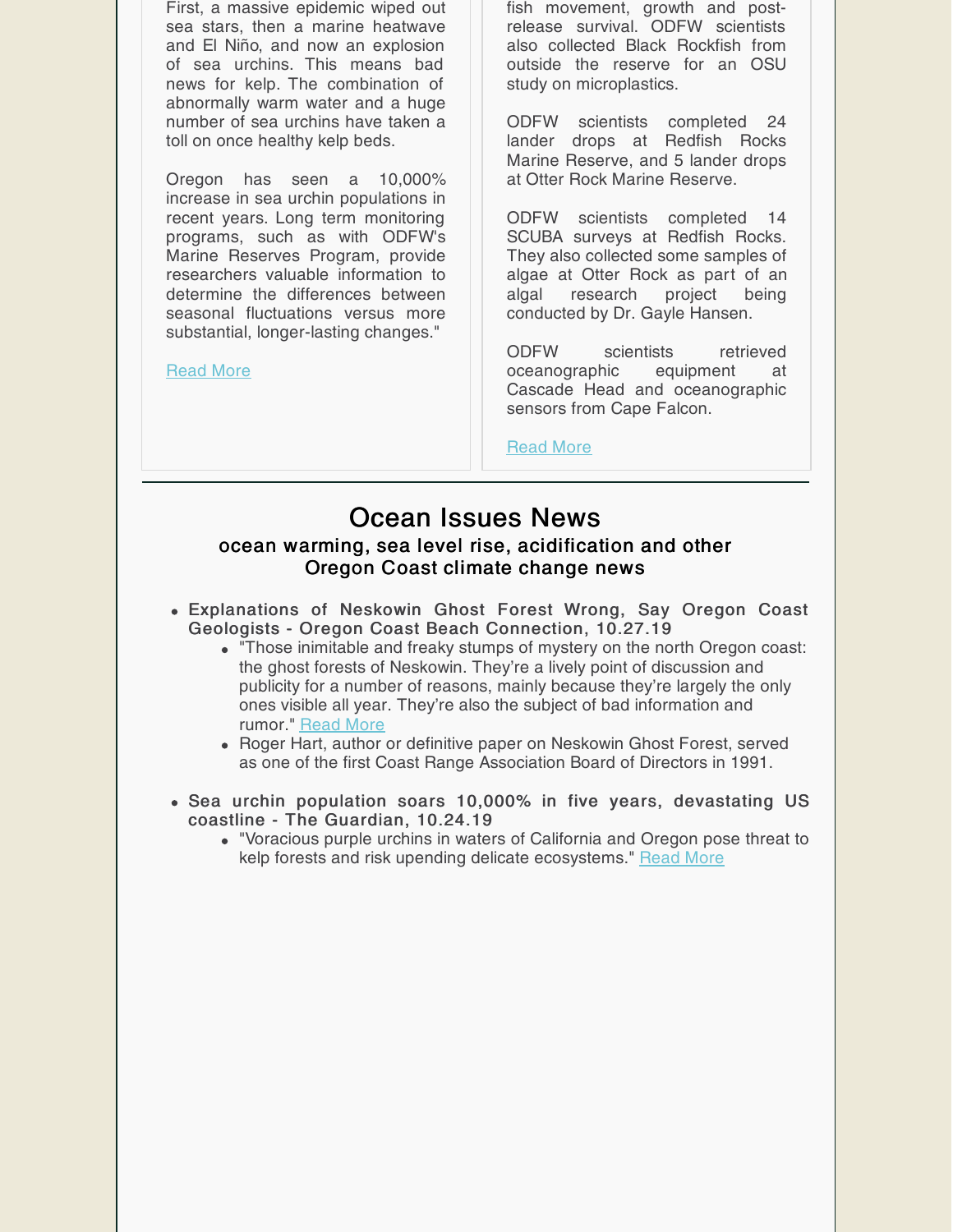

Photo: L. Hillmann and Oregon Marine Reserves

- OSU research grants study Oregon coast climate issues Curry Coastal Pilot, 10.22.19
	- "Oregon U.S. Rep. Peter DeFazio, chairman of the House Committee on Transportation and Infrastructure, has announced that Oregon State University will receive grants totaling almost \$1.6 million from the National Oceanic and Atmospheric Administration (NOAA) to advance new climaterelated research." [Read](https://www.currypilot.com/news_paid/osu-research-grants-study-oregon-coast-climate-issues/article_73156d1e-f547-11e9-9611-571c43cf0b10.html) More
- Ocean acidification can cause mass extinctions, fossils reveal The Guardian, 10.21.19
	- "Ocean acidification can cause the mass extinction of marine life, fossil evidence from 66m years ago has revealed. A key impact of today's climate crisis is that seas are again getting more acidic, as they absorb carbon emissions from the burning of coal, oil and gas. Scientists said the latest research is a warning that humanity is risking potential "ecological collapse" in the oceans, which produce half the oxygen we breathe." [Read](https://www.theguardian.com/environment/2019/oct/21/ocean-acidification-can-cause-mass-extinctions-fossils-reveal) More
- Sea-level rise threatens 13 million Americans. Can FEMA help? Grist, 10.09.19
	- "Managed retreat abandoning areas that become so threatened by sealevel rise that they are, for whatever reason, considered not worth saving — has been a far less popular idea than adaptation strategies like flood gates, levees, and pumps." [Read](https://grist.org/article/sea-level-rise-threatens-13-million-americans-can-fema-help/) More
- Environment: Oregon looks at climate change-induced ocean threats Curry Coastal Pilot, 10.06.19
	- "Oregon has a new roadmap for addressing rising ocean acidification and hypoxia – two climate change induced conditions that could have widespread consequences for the state's ocean ecosystem and the economy." [Read](https://www.currypilot.com/news_paid/environment-oregon-looks-at-climate-change-induced-ocean-threats/article_08901754-e459-11e9-8164-13d99442ac61.html) More
- Climate change and the ocean: What the latest UN report means for the Oregon coast - The Oregonian, 09.25.19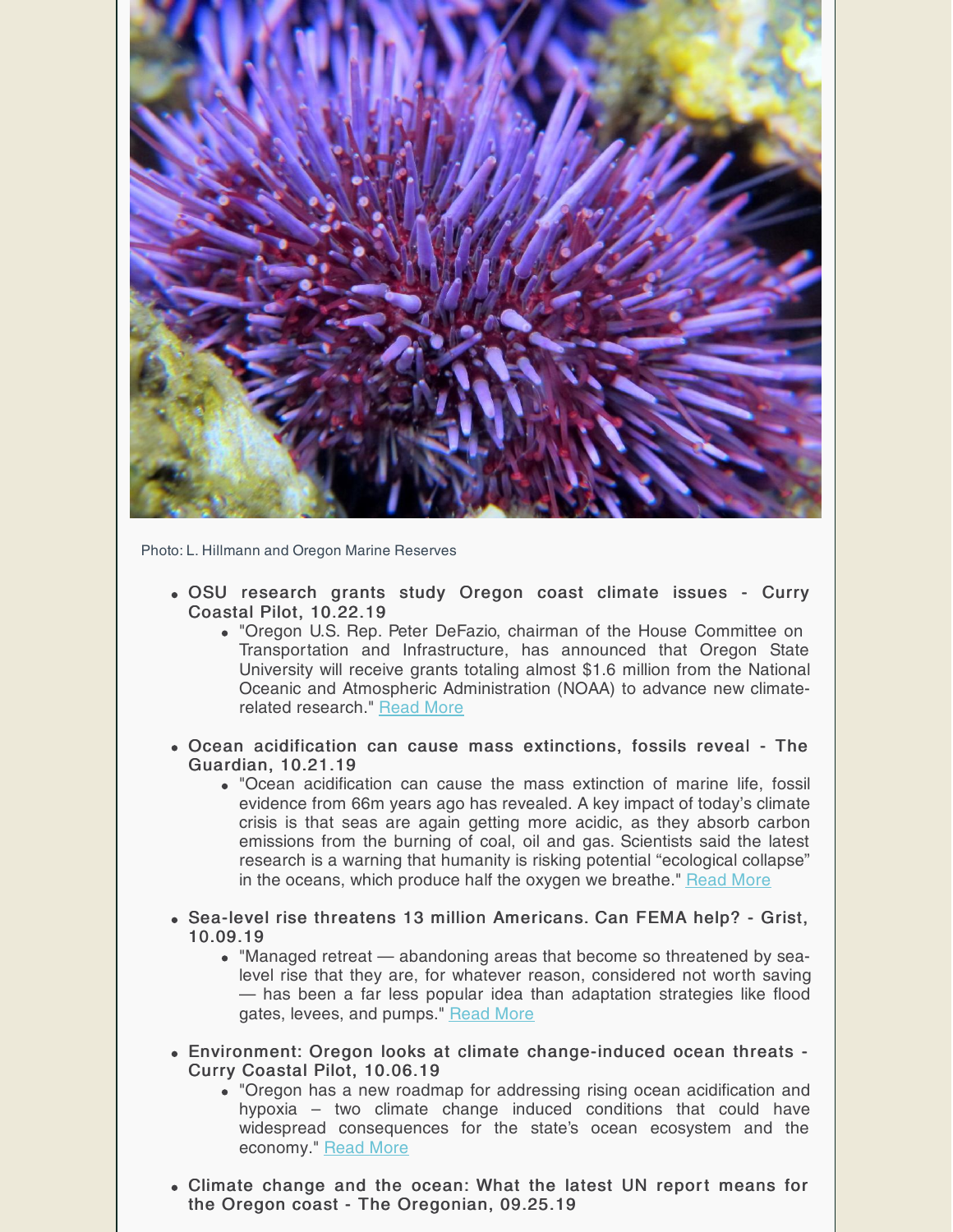- "On Wednesday, the United Nations released an alarming report on global climate change, specifically how the build up of greenhouse gases is impacting the world's oceans and ice. Much of the warmth trapped in Earth's atmosphere by human-made carbon dioxide has been absorbed by the oceans and the impacts have been stark." [Read](https://www.oregonlive.com/environment/2019/09/climate-change-and-the-ocean-what-the-latest-un-report-means-for-the-oregon-coast.html) More
- A warming Puget Sound means dying bull kelp The Columbian, 09.14.19
	- "As Puget Sound temperatures increase, bull kelp struggles to stay alive. Between 2013 and 2018, researchers at the Washington Department of Natural Resources studied four bull kelp beds in south Puget Sound, comparing them with a bull kelp bed in the Tacoma Narrows. The group published their study in June. The results weren't reassuring." [Read](https://www.columbian.com/news/2019/sep/14/a-warming-puget-sound-means-dying-bull-kelp/) More
- Avoiding whale entanglement: Oregon fishing regulations would ID nets, require cleanups - Statesman Journal, 07.23.19
	- Oregon wildlife officials have proposed new regulations to avoid entangling whales in commercial fishing gear used by the state's Dungeness crab industry. [Read](https://www.statesmanjournal.com/story/news/2019/07/23/avoiding-whale-entanglement-oregon-fishing-regs-would-require-cleanups/1807913001/) More

## Interactive Tools & Videos

#### New [web-map](https://riskfinder.climatecentral.org/) to help communities understand rising sea level:

"Climate Central's Program on Sea Level Rise strives to provide accurate, clear and granular information about sea level rise and coastal flood hazards both locally and globally, today and tomorrow. Anchored in rigorous primary research, our work distinguishes itself by its user-friendly maps and tools, extensive datasets, and high-quality visual presentation. The program dedicates its efforts to helping citizens, communities, businesses, organizations, and governments at every level to understand the consequences of different carbon pathways and to navigate the shifting waters of our warming world."



#### Film - Netarts Bay, OR – Ocean acidification

- Wonder how ocean acidification is impacting Oregon coast businesses? Watch this informative film [here](https://www.youtube.com/watch?v=UTRCRzbGTy4&feature=youtu.be) to learn more.
	- Film by Impact [Media](https://www.impactmedialab.com/) Lab and produced by the American Association for the [Advancement](https://www.aaas.org) of Science (AAAS)

View the tool [here](https://riskfinder.climatecentral.org/).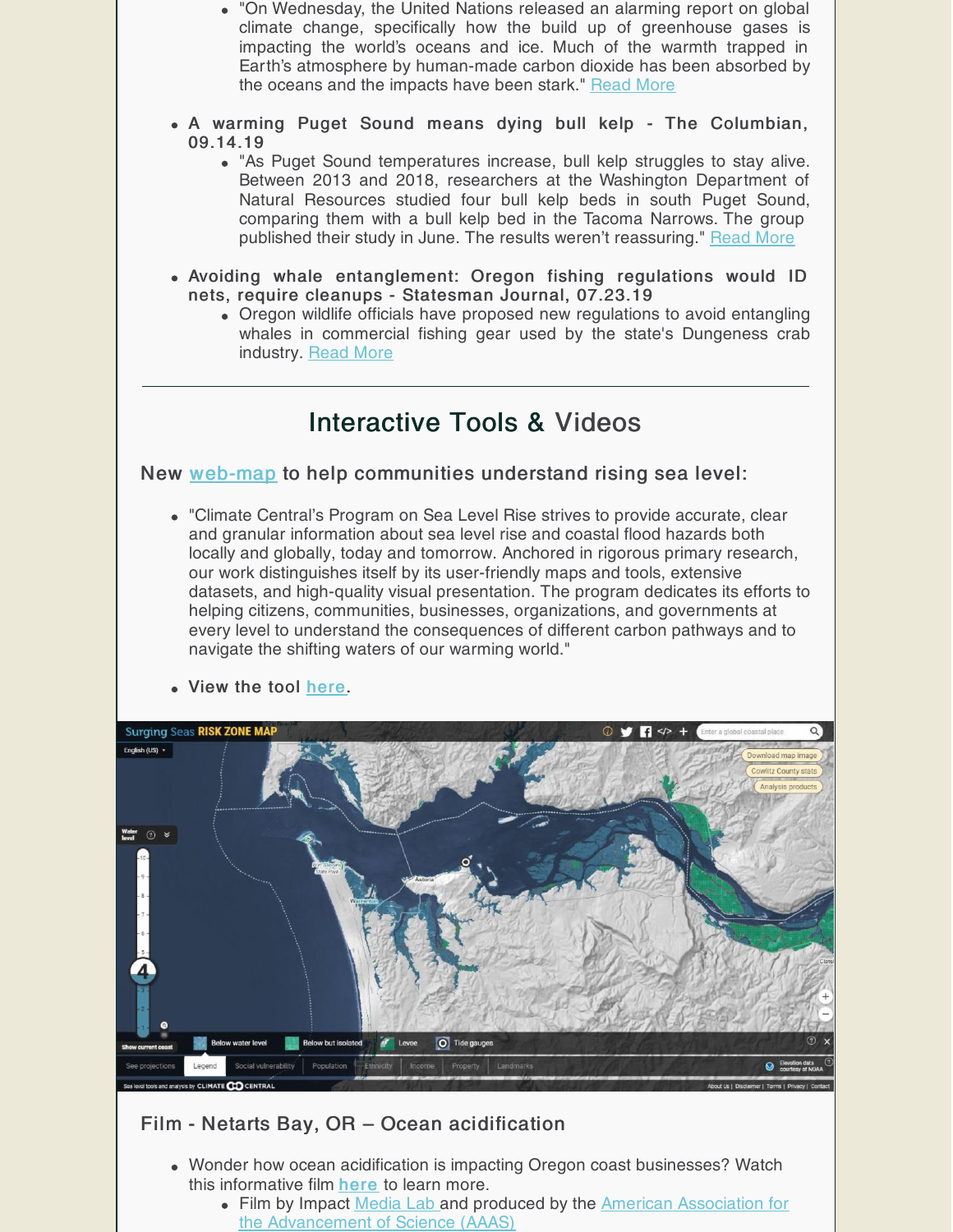

## Upcoming Events & Activities from CRA & Partners

#### Cape Perpetua Events:

- November 2 | Save the Oregon Dunes
	- Saturday, 11am 12pm
	- Cape Perpetua Visitor Center
	- Cape Perpetua Speakers Series
	- [Facebook](https://www.facebook.com/events/460654771213349/)
- Nov. 6, Dec. 5 | Cape Cove Beach: Marine Debris Monitoring on the Oregon Coast
	- Cape Perpetua Visitor Center
	- [Facebook](https://www.facebook.com/events/501298200663381/)
- November 9 | Grab the Bull (Kelp) by the Horns
	- Saturday, 11am 12pm
	- Cape Perpetua Visitor Center
	- Cape Perpetua Speakers Series
	- [Facebook](https://www.facebook.com/events/423950391637032/)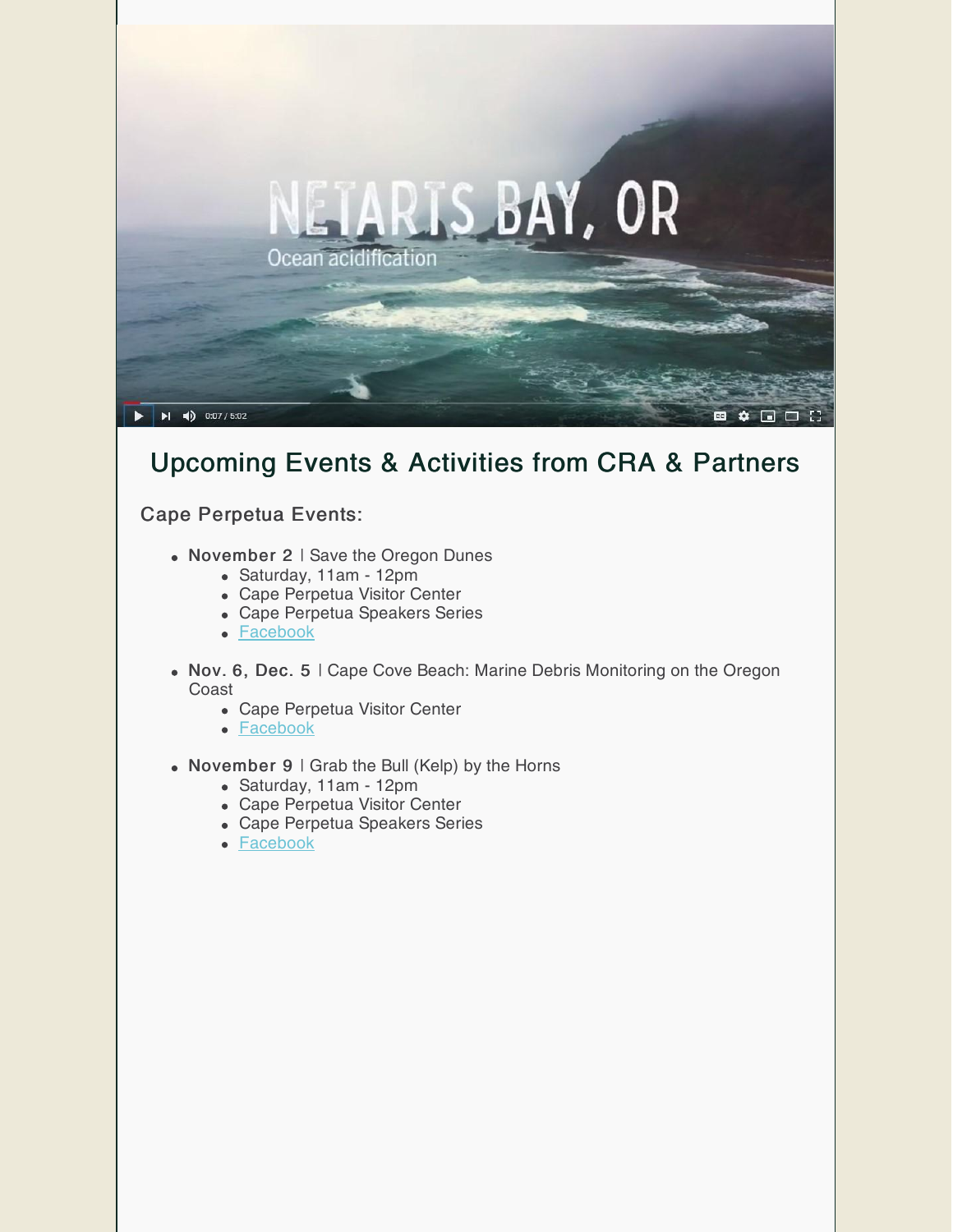# 7th Annual CAPE PERPETUA **LAND-SEA SYMPOSIUM**

An Evening of Stewardship, Science, Culture and Fun on the CENTRAL OREGON COASTand CAPE PERPETUA MARINE RESERVE

## Thursday, November 21 | 5:00pm - 8:30pm

**Location: Yachats Commons** Tickets: tinyurl.com/land-sea-2019



## **Keynote: Bruce Menge**

Distinguished Professor, Wayne and Gladys Valley Endowed Professor of Marine Biology

**PISCO: Insights into Coastal Ecosystem Dynamics** and Conservation Biology

#### 5:00pm Welcome with Representative Caddy McKeown

Additional pesentations will include topics such as Oregon State Park visitor demograpics, rocky shores update, marbled murrelet, black oystercatcher abundance survey, sea otter extinction and gray whale health.

Presentations will be followed by drinks, appetizers, social and poster session.

16 ft ft ft ft ft





Flyer: Cape Perpetua Collaborative

- November 21 | Cape Perpetua Annual Land-Sea Symposium
	- Thursday, 5pm
	- Yachats Commons
	- View the Full Agenda [here](https://audubonportland.org/wp-content/uploads/2019/10/2019-LSS-Agenda-updated1.pdf)
	- [Eventbrite](https://www.eventbrite.com/e/7th-annual-cape-perpetua-land-sea-symposium-2019-tickets-61910971382) | [Facebook](https://www.facebook.com/events/803604046692818/)
- November 23 | Ocean Ecology
	- Saturday, 11am 12pm
	- Cape Perpetua Visitor Center
	- Cape Perpetua Speakers Series
	- [Facebook](https://www.facebook.com/events/947477888920943/)
- December 7 | Forest Ecology